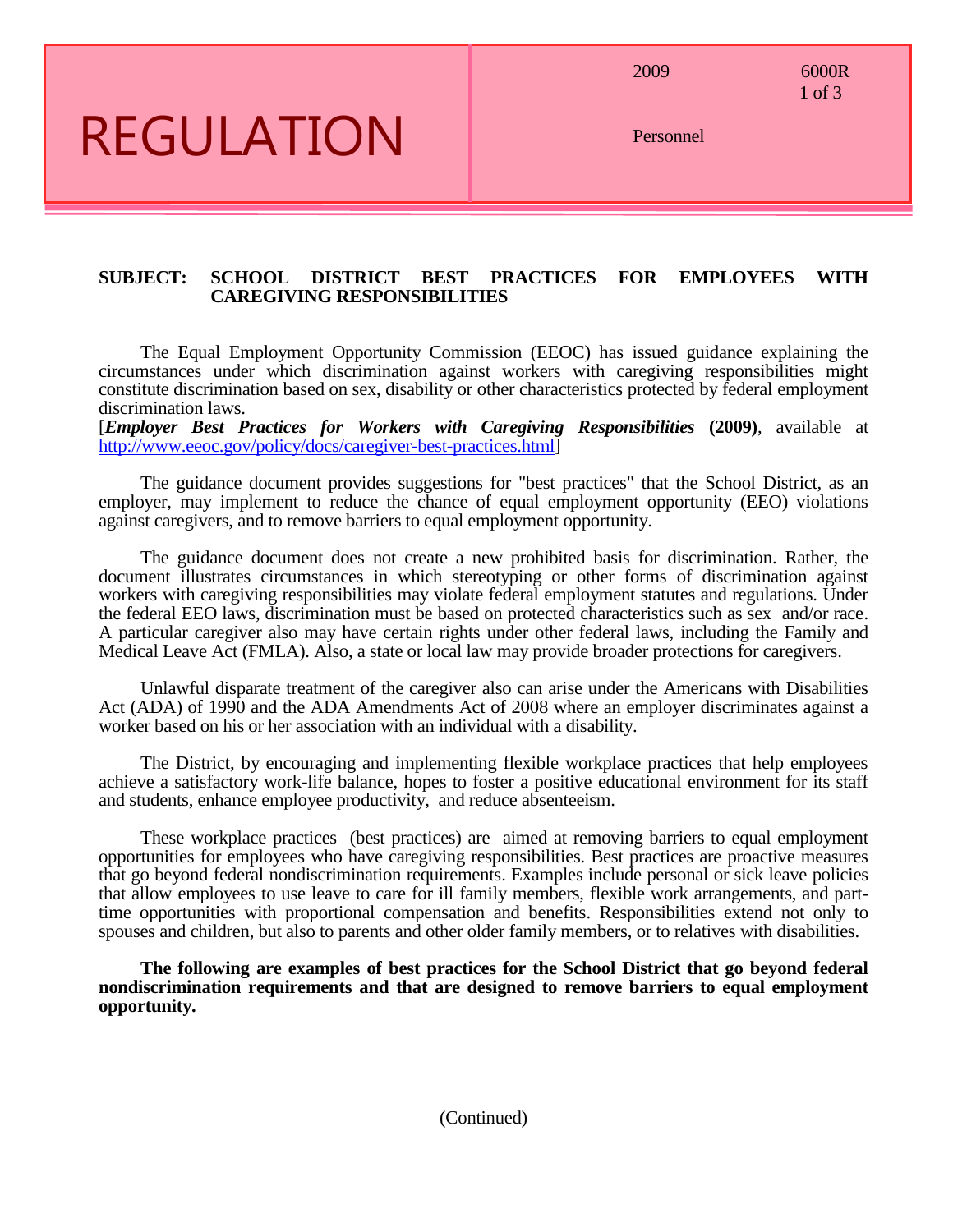2009 6000R

2 of 3

### REGULATION

Personnel

#### **SUBJECT: SCHOOL DISTRICT BEST PRACTICES FOR EMPLOYEES WITH CAREGIVING RESPONSIBILITIES (Cont'd.)**

#### **General**

- 1) **Be aware of, and train administrators about, the legal obligations that may impact decisions about treatment of workers with caregiving responsibilities**. Those include federal employment statutes and regulations including the Americans with Disabilities Act of 1990, as amended; the Pregnancy Discrimination Act; Title VII of the Civil Rights Act of 1964, as amended; and the Family and Medical Leave Act (FMLA).
- 2) **Develop, disseminate and enforce a strong Equal Employment Opportunity policy** that clearly addresses the types of conduct that might constitute unlawful discrimination against caregivers based on characteristics protected by federal antidiscrimination laws.
- 3) **Ensure that administrators at all levels are aware of, and comply with, the District's personnel policies and practices**. In particular, those administrators who regularly interact with employees or who are responsible for assignments, leave approval, schedules, promotions and other employment terms, conditions and benefits should be familiar with the District's personnel policies and practices, as well as applicable collective bargaining agreements.
- 4) **Respond to complaints of caregiver discrimination efficiently and effectively**. Investigate complaints promptly and thoroughly. Take corrective action and implement corrective and preventive measures as necessary to resolve the situation and prevent problems from arising in the future.
- 5) **Protect against Retaliation**. Provide clear and credible assurances that if employees make complaints or provide information related to complaints about unfair treatment of caregivers, the District will protect them from retaliation. Ensure that these anti-retaliation measures are enforced.

### **Recruitment, Hiring and Promotion**

- 1) **Focus on the applicant's qualifications** for the job in question. Do not ask questions about the applicant's or employee's children, plans to start a family, pregnancy, or other caregiving-related issues during interviews or performance reviews.
- 2) **Review employment policies and practices** particularly those related to hiring, promotion, pay, benefits, attendance, and leave - to determine whether they disadvantage workers with caregiving responsibilities.